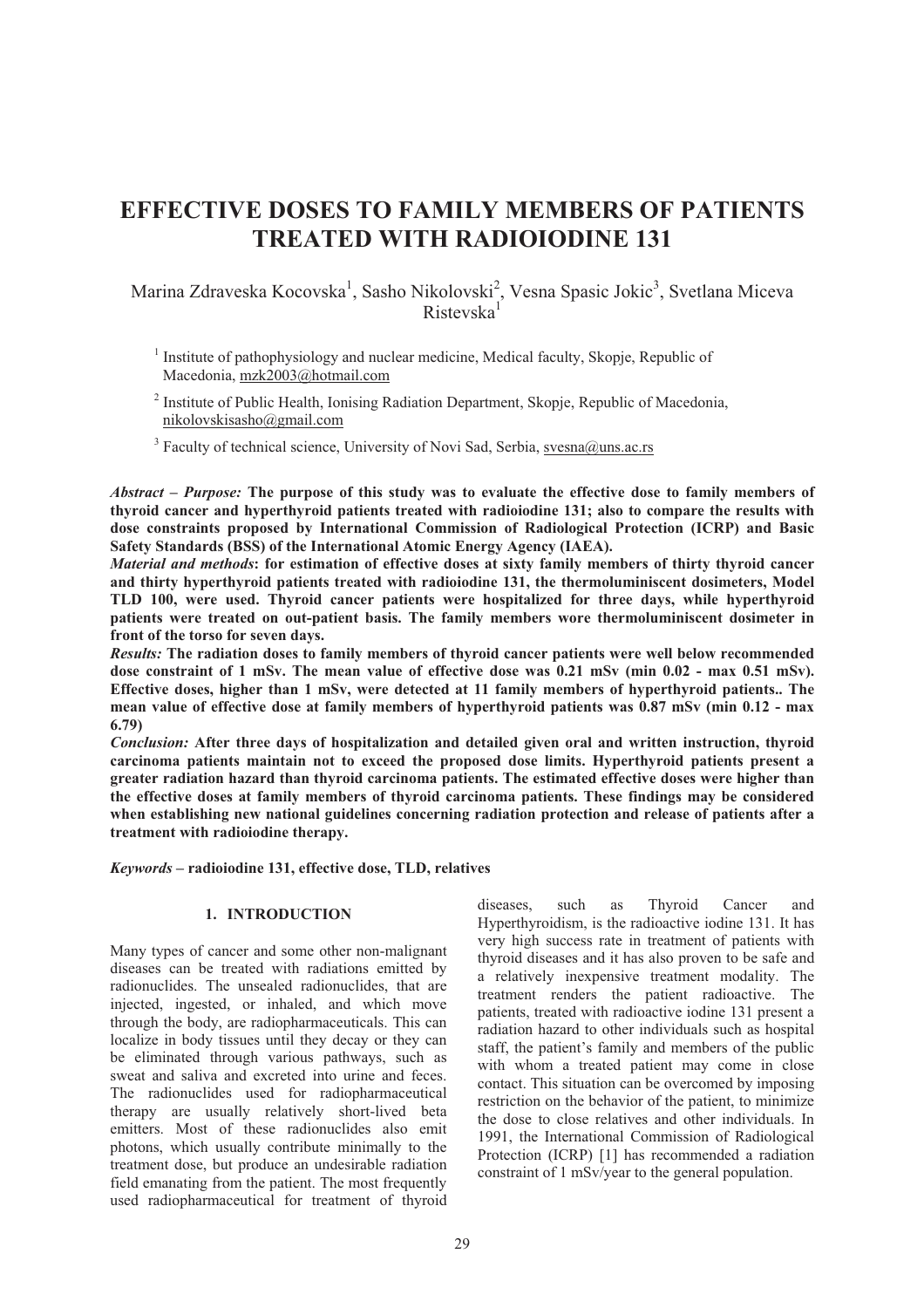According to Basic Safety Standards Directive [2], the dose limits to the general public are not valid for "exposure of individuals, who are knowingly and willingly helping, other than as part of their occupation, in the support and comfort of in-patient and our-patients undergoing medical diagnosis or treatment". Proposed dose constraint from the BSS is: 0.3 mSv per episode for public, 1 mSv for children, for the adults up to sixty years the dose constraint is 3 mSv and for adults more than 60 years old it is 15 mSv. The implementation of this guideline differs among various countries. In the Republic of Macedonia about 50 thyroid cancer patients are treated on in-patient basis and approximately the same number of hyperthyroid patients is treated ambulatory on out-patient basis. According to the local hospital rule and the old guidelines, the maximum given activity to hyperthyroid patients, treated on out-patients basis, is 1110 MBq. The new, not yet established guidelines, proposed to reduce the maximum given activity to hyperthyroid patients, treated on out-patient basis, from 1110 MBq to 555 MBq. This group of patients presents great radiation hazard to their family members. Upon discharge from hospital, the patients as well as their family members were given brief radiation safety instructions. The aim is to minimize the transfer of radioactive material to persons coming in close contact with the patient. There are several papers in the literature concerning the subject of doses received by family members of thyroid cancer and hyperthyroid patients [3-8]. Most of the published studies agree that doses to the family members are bellow the proposed dose constraint of 1 mSv. But there are also several papers [5, 9] that present cases where children or other persons have received higher radiation doses than proposed dose limit and usually it is case with hyperthyroid patients and their relatives. This study was undertaken to measure the effective doses to family members of patients treated with radioiodine 131 for thyroid diseases at our nuclear medicine centre.

## **2. PURPOSE**

The main purpose of this study was to estimate the radiation exposure to family members of patients treated with radioiodine 131 either for thyroid carcinoma or hyperthyroidism. The other purpose was to use the results to identify necessary restrictions to ensure recommended dose constraint proposed by ICRP and BSS from the IAEA.

#### **3. MATERIALS AND METHODS**

The study population comprised thirty family members of the same number of thyroid cancer patients and thirty family members of thirty hyperthyroid patients. The total number of people included in the study was hundred and twenty. The administered dose for treatment of Thyroid cancer patients ranged from 3700 MBq to 5550 MBq of  $^{131}$ I. Mean administered dose was 3539 MBq. Twenty six

patients received 3700 MBq, two patients received 4440 MBq and two patients received 5550 MBq radioiodine 131. They were hospitalized three days after administration and the dose rate was measured every day at distance of 0.25 m, 0.5 m, 1.0 m and 2.0 m by medical physicist. The dose rate measurements were performed with calibrated survey meter "minirad" series 1000, Morgan. When the level of 8 µSv/h at 2m was reached the patients were released from hospital. Upon discharge, the patients were given radiation safety instructions for their further behavior, in order to minimize the transfer of radiation to persons coming in close contact with them, especially children and pregnant women. Their relatives wore the TLD for one week and they were informed not to stay very close to the patient; and if so, to reduce the time of staying. It was suggested to maintain the distance between them and patient more than 2.0 m and to reduce time of staying less than 10 minutes up to one hour. Hyperthyroid patients were treated with 185 MBq to 1295 MBq of radioiodine 131. Mean administered dose activity was 683 MBq. Ten patients were diagnosed with *Autonomous adenoma*, eight with *hyperthyroidism*, six with *Struma Diffuse Toxic*, two with *Struma Nodular Toxic* and one patient was follow up with *Ca. papillarae* as well as one patient with *Morbus Basedow syndrome*. External dose rate measurements were performed at the same distance as Thyroid cancer patients fifteen minute after administration of therapy. After that they were released from hospital. The patients were interviewed and informed on the research aims by medical physicist and physician. They signed an agreement for receiving a therapy and all patients and their relatives feel positive about participating in the study. Family members groups were consisted of 12 female and 18 male person in the hyperthyroid group and 24 male and 6 female in the thyroid cancer group. Their age varied from 15 up to 80 years. The effective dose measurements were done with thermoluminiscent dosimeters, model TLD 100, which contains hot pressed chips from lithium fluoride (LiF:Mg,Ti) with 3  $mm<sup>2</sup>$  square, encapsulated between two sheets of Teflon 10 mg/cm<sup>2</sup> thick and mounted on an aluminium substrate with-bar code and within shielded filter holders (type 8814 Harshaw). A detection threshold of a dosimetry system is 0.0054 mSv. TLD's were most appropriate to estimate radiation because the amount of ionizing radiation is directly proportional to the effective dose [10]. Actually it was estimated Hp (10). These types of dosimeters have photon energy response for gamma rays that ranges from (15 keV- 3MeV) (IEC 1066). The TLD Reader and Cards are calibrating on regular basis. The combined standard uncertainty of a dosimetry system is less than 15%. The control TLD was kept separately to measure the background. The background readings were subtracted from the readings of estimated effective doses to relatives TLD's.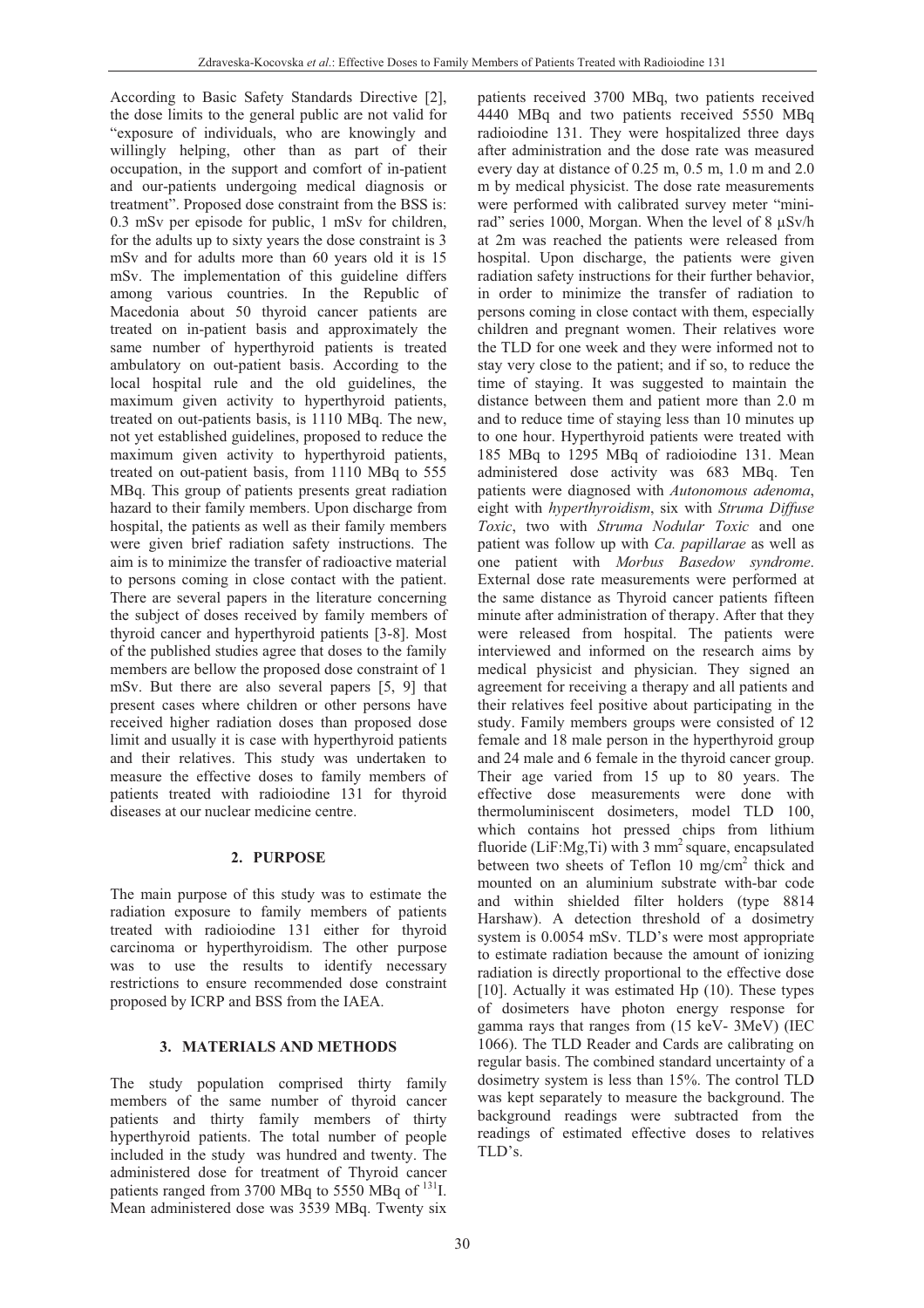#### **4. RESULTS AND DISCUSSION**

#### **4.1. Thyroid cancer patients**

Table 1 presents the effective dose to relatives of the thyroid cancer patients treated with radioiodine 131, measured by TLD dosimeters. They have worn the TLD for one week. The sum of the effective dose varied from 0.02 mSv to 0.51 mSv. At three family members the TLD showed value 0 mSv and the explanation was that patients continue to be isolated from others after they had left the hospital for one week period of time.

*Table 1. Effective doses to family members of Thyroid cancer patients*

| No.             | mSv  | Sex            | Age $(y)$       |
|-----------------|------|----------------|-----------------|
| $\mathbf{1}$    | 0.05 | m              | 28              |
|                 | 0.00 | m              | $\overline{35}$ |
| $\frac{2}{3}$   | 0.00 | m              | 26              |
|                 | 0.27 | $\rm f$        | $\overline{38}$ |
| $\overline{5}$  | 0.00 | m              | 46              |
| $\overline{6}$  | 0.16 | m              | 35              |
| 7               | 0.02 | $\overline{f}$ | 50              |
| $\overline{8}$  | 0.43 | m              | 35              |
| 9               | 0.32 | $\rm f$        | 33              |
| 10              | 0.23 | $\overline{f}$ | 73              |
| $\overline{11}$ | 0.31 | m              | $\overline{32}$ |
| 12              | 0.25 | m              | 70              |
| $\overline{13}$ | 0.17 | $\overline{f}$ | 60              |
| $\overline{14}$ | 0.20 | m              | 44              |
| $\overline{15}$ | 0.15 | m              | 40              |
| 16              | 0.40 | m              | 40              |
| $\overline{17}$ | 0.51 | m              | 70              |
| 18              | 0.08 | m              | 40              |
| 19              | 0.43 | m              | 40              |
| 20              | 0.06 | m              | 41              |
| 21              | 0.33 | $\rm f$        | 60              |
| $\overline{22}$ | 0.02 | m              | 41              |
| $\overline{23}$ | 0.15 | m              | $\overline{61}$ |
| 24              | 0.20 | m              | 65              |
| $\overline{25}$ | 0.41 | m              | 40              |
| 26              | 0.17 | m              | 38              |
| 27              | 0.23 | m              | 56              |
| 28              | 0.37 | m              | 60              |
| 29              | 0.02 | m              | 58              |
| 30              | 0.35 | m              | 48              |
| Mean            | 0.21 |                |                 |

The mean value of the effective dose to spouses of thyroid cancer patients is 0.21 mSv.

The figure 1 presents the effective doses to relatives of thyroid cancer patients versus proposed dose constraint for adults of 3 mSv and 15 mSv for older than 60 years according BSS. The family members' age varied from 28 years up to 73 years. The results were very impressive. All family members were well below the recommended dose constraints even below 1 mSv (recommended dose for children by BSS). The gained results agreed with the previously published paper by Buchan et al. and prove that the protocol

used in performing radioiodine therapy for thyroid cancer patient is done on safety way. Three days of hospitalization and dose rate measurements should be continued. It is recommended to install an additional seven days of sleeping separately and avoiding close contact to other people, children and pregnant women [11]. Giving written instructions on the further behavior of the patients at home will improve a process of optimization in radiation protection to family members, public and environment. Mathieu et al. reported the dose to family members and children of thyroid cancer patients, and in all cases the measured doses were lower than 0.5 mSv [6].



*Figure 1. Effective dose to relatives of Thyroid cancer patients vs. Dose Constraint of 15 mSv and 3 mSv*

#### **4.2. Hyperthyroid patients**

Table 2 presents the effective doses to relatives of the hyperthyroid patients treated with radioiodine 131 as measured by TLD dosimeter. They have worn the TLD for one week period.

There were 12 female and 18 male relatives. The mean value of the effective dose for the relatives of the hyperthyroid patients was 0.87 mSv. The range of the effective dose varied from 0.12 mSv to 6.79 mSv. At three patients spouses were measured value 0 mSv, and the explanation was that the patients stayed in different room and most of the time were away from home. Only the spouse of patient number 18 received the highest remarkable dose with value 6.79 mSv. The explanation was that the woman did not follow the given recommendation. She stayed very close to her husband all the time after he received the therapy. With further analysis, we found that it was woman aged 69 and according to BSS for the adults aged more than 60 years the allowed dose constraint is 15 mSv. Eleven family members received effective doses higher than 1mSv but less than 3 mSv.

On the figure 2 are presented the values gained from all hyperthyroid patients vs. Dose Constraint from the BSS. All values, except one, are below 3 mSv. The results presented in this study confirm the results of the other studies by Culver et al., stating that the doses for relatives of hyperthyroid patients are higher than the doses for relatives of thyroid cancer patients. This observation is due to the lower retention and the faster wash – out of the iodine 131 activity from the body of the thyroid carcinoma patients, in spite of the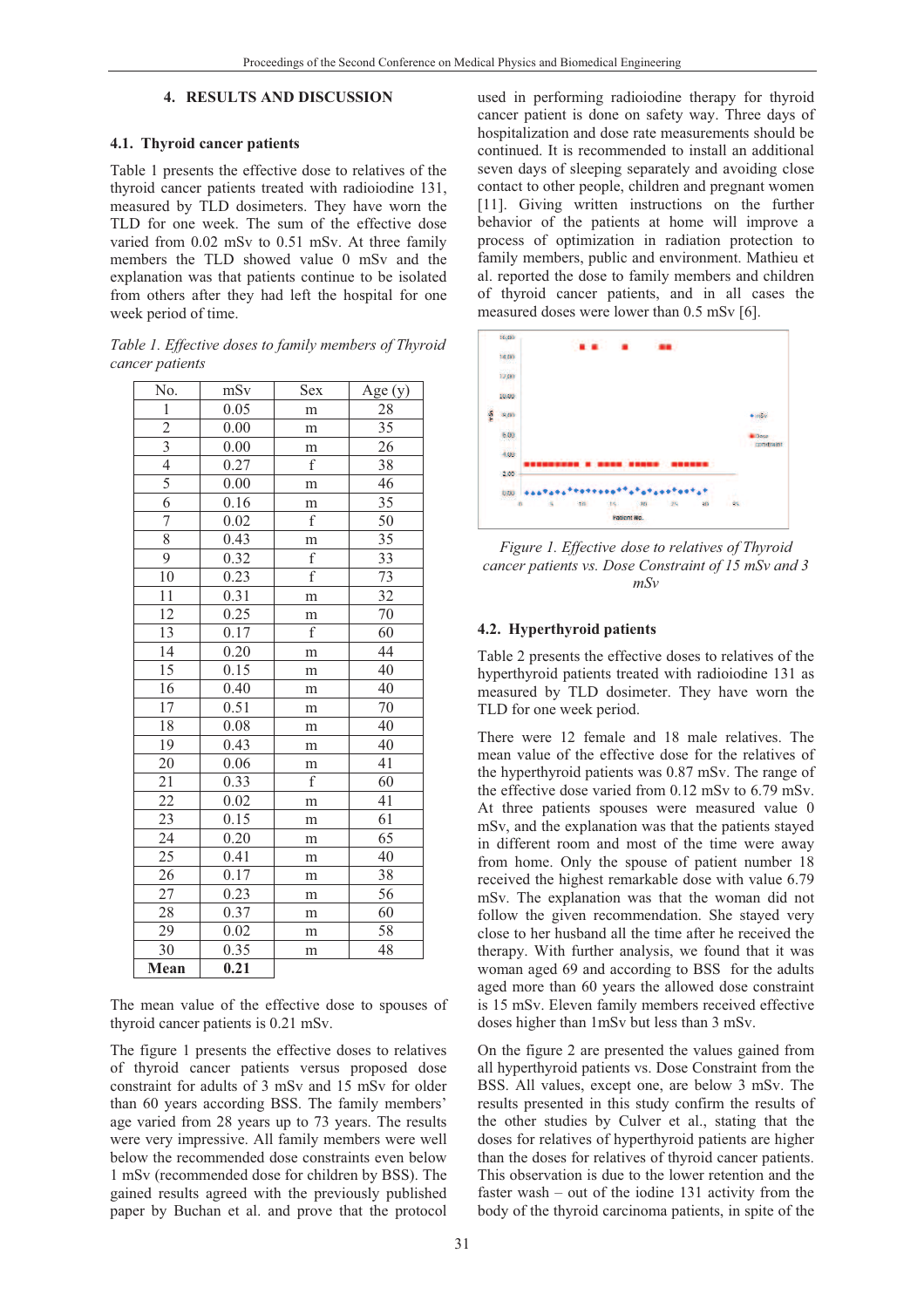higher administered activity. The hyperthyroid patients were treated on out-patient basis. The thyroid cancer patients after received activity were hospitalized for three days in an isolation room. That is one of the explanations for the higher doses to family members of hyperthyroid patients. The other reason for the differences of the effective doses to family members is that thyroid cancer patients retain less iodine as a result of the minimal thyroid tissue left after surgery. The given oral and written instructions were same, either for hyperthyroid or thyroid cancer patients. The restriction time is different (seven days for thyroid cancer patients and three days for hyperthyroid patients) and this information is usually given orally by the physicians. Even the radiation doses to hyperthyroid family members are within recommended limit; the values are higher in comparison with the doses of family members from thyroid cancer patients. Although the recommended dose limits are generally well met among the family members of thyroid cancer patients as well as hyperthyroid patients, the higher doses of the last one are related to higher  $131$  retention by the gland and justify more extended and stringent restriction periods [6].

*Table 2. Effective doses to family members of Hyperthyroid patients* 

| No.             | mSv  | Sex                     | Age $(y)$       |
|-----------------|------|-------------------------|-----------------|
| $\mathbf{1}$    | 1.25 | m                       | 63              |
| $\overline{2}$  | 0.00 | m                       | $\overline{40}$ |
| $\frac{3}{4}$   | 0.00 | m                       | 29              |
|                 | 0.78 | $\overline{f}$          | 44              |
| 5               | 0.23 | m                       | 45              |
| $\overline{6}$  | 0.52 | m                       | 41              |
| $\overline{7}$  | 0.23 | m                       | 52              |
| $\overline{8}$  | 0.12 | m                       | 39              |
| $\overline{9}$  | 1.02 | $\overline{f}$          | 44              |
| 10              | 1.14 | m                       | 58              |
| 11              | 0.52 | m                       | 80              |
| 12              | 0.54 | m                       | 40              |
| 13              | 0.17 | m                       | 32              |
| 14              | 0.16 | m                       | 56              |
| $\overline{15}$ | 0.48 | m                       | $\overline{70}$ |
| 16              | 1.90 | m                       | 55              |
| 17              | 0.33 | $\mathbf f$             | $\overline{52}$ |
| 18              | 6.79 | $\overline{\mathrm{f}}$ | 69              |
| 19              | 0.21 | m                       | 56              |
| 20              | 1.23 | m                       | 66              |
| 21              | 0.38 | $\mathbf f$             | 33              |
| 22              | 0.40 | $\overline{f}$          | 44              |
| 23              | 0.21 | m                       | $\overline{57}$ |
| $\overline{24}$ | 0.00 | m                       | 40              |
| 25              | 0.51 | $\mathbf f$             | 43              |
| 26              | 1.25 | $\overline{\mathrm{f}}$ | $\overline{57}$ |
| 27              | 1.48 | $\overline{f}$          | 50              |
| 28              | 1.32 | $\overline{f}$          | 42              |
| 29              | 1.70 | $\overline{\mathrm{f}}$ | 47              |
| 30              | 1.17 | $\overline{f}$          | 60              |
| Mean            | 0.87 |                         |                 |



*Figure 2. Effective doses to relatives of Thyroid cancer patients vs. Dose Constraint of 15mSv and 3 mSv*

### **5. CONCLUSION**

The radiation doses to family members of patients treated with radioiodine 131for Thyroid cancer were found to be well below proposed dose limit of 1 mSv. Thyroid cancer patients should continue to be treated as in – patient to be sure that after three days of hospitalization they do not present radiation hazard to their family members.

The effective doses at eleven family members of the hyperthyroid patients were higher than 1 mSv. One person received 6.79 mSv.

It is necessary to formulate new guidelines on the instructions of out-patients after treatment with radioiodine 131to comply with requirements based on the revised ICRP limits.

This study has provided useful information on radiation protection and exposure to family members of patients with Thyroid carcinoma and hyperthyroid patients treated with radioiodine 131.

*Acknowledgements.* This study was supported by the colleagues from the Public Health Institute, Skopje, Republic of Macedonia, where the analysis of TLD's was carried out.

#### **6. REFERENCES**

- [1] International Commission of Radiological Protection, *Recommendations of the International Commission on Radiological Protection*, Ann ICRP 1991, 21(1-3).
- [2] Council of the European Union, *Guideline 96/29/EURATOM to determine basic directions for health protection of public and workers against radiation related dangers*, Leafl Eur Commun 1996, L159/1.
- [3] Monsieurs M et al., *Real-life burden to relatives of patients treated with iodine-131: a study in eight centers in Flanders (Belgium)*, Eur J Nucl Med, 25, 1998, 1368-76.